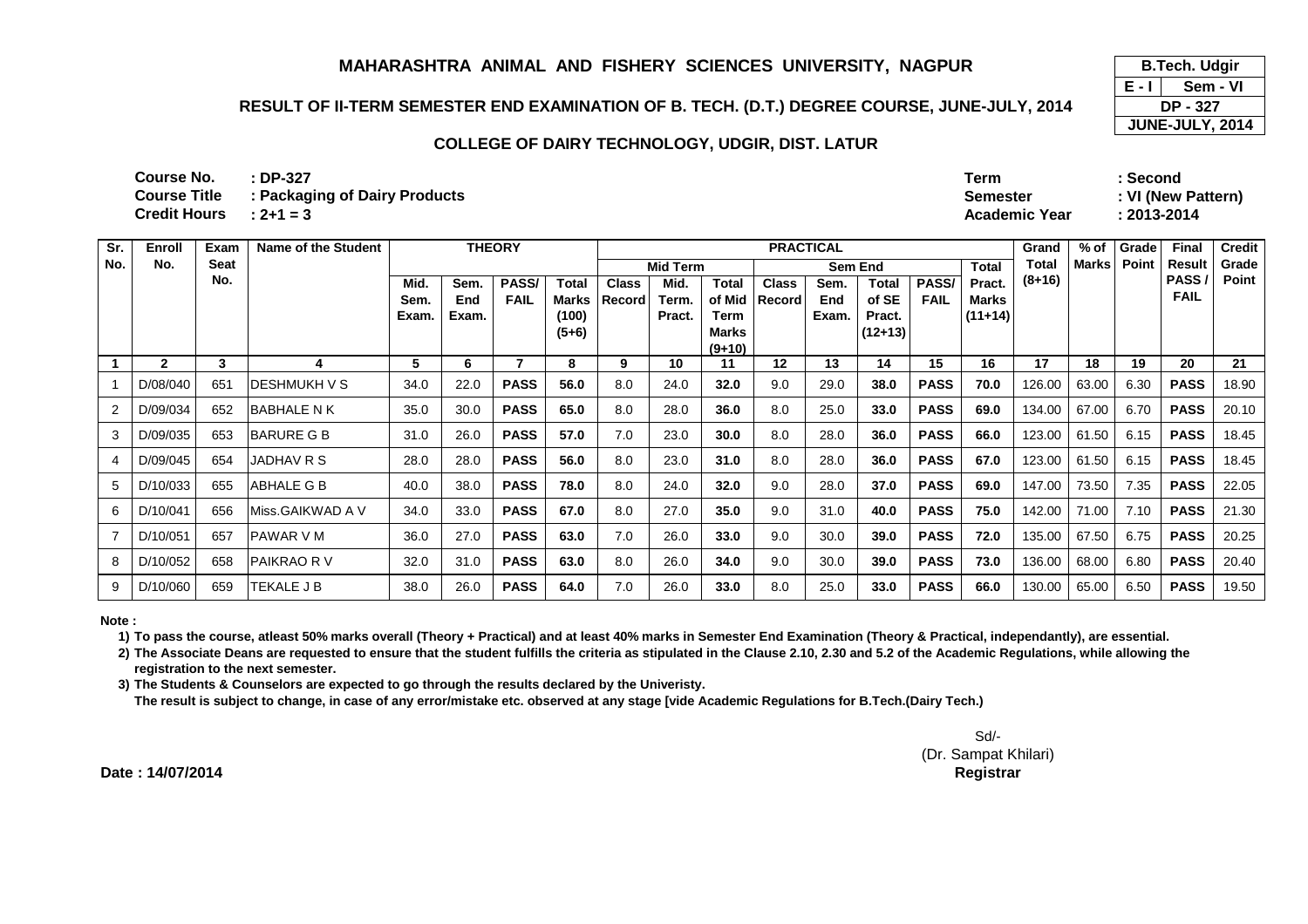## **RESULT OF II-TERM SEMESTER END EXAMINATION OF B. TECH. (D.T.) DEGREE COURSE, JUNE-JULY, 2014**

#### **COLLEGE OF DAIRY TECHNOLOGY, UDGIR, DIST. LATUR**

**: DP-328 Term : Second: 3+1 = 4Course Title : By-products TechnologyCredit Hours**

**Name of the Student THEORY**

 **Semester : VI (New Pattern)Academic Year : 2013-2014**

**% of** 

| Sr.            | Enroll         | Exam | Name of the Student | <b>THEORY</b><br><b>PRACTICAL</b> |                      |                      |                                    |                        |                         |                                              |                        | Grand                | % of                                         | Grade                | Final                               | <b>Cre</b> |              |       |                      |      |
|----------------|----------------|------|---------------------|-----------------------------------|----------------------|----------------------|------------------------------------|------------------------|-------------------------|----------------------------------------------|------------------------|----------------------|----------------------------------------------|----------------------|-------------------------------------|------------|--------------|-------|----------------------|------|
| No.            | No.            | Seat |                     |                                   |                      |                      |                                    |                        | <b>Mid Term</b>         |                                              |                        |                      | Sem End                                      |                      | Total                               | Total      | <b>Marks</b> | Point | Result               | Gra  |
|                |                | No.  |                     | Mid.<br>Sem.<br>Exam.             | Sem.<br>End<br>Exam. | PASS/<br><b>FAIL</b> | Total<br>Marks<br>(100)<br>$(5+6)$ | <b>Class</b><br>Record | Mid.<br>Term.<br>Pract. | Total<br>of Mid<br>Term<br>Marks<br>$(9+10)$ | <b>Class</b><br>Record | Sem.<br>End<br>Exam. | <b>Total</b><br>of SE<br>Pract.<br>$(12+13)$ | PASS/<br><b>FAIL</b> | Pract.<br><b>Marks</b><br>$(11+14)$ | $(8+16)$   |              |       | PASS/<br><b>FAIL</b> | Poi  |
|                | 2              | 3    |                     | 5                                 | 6                    |                      | 8                                  | 9                      | 10                      | 11                                           | 12                     | 13                   | 14                                           | 15                   | 16                                  | 17         | 18           | 19    | 20                   | 21   |
|                | D/08/040       | 651  | <b>DESHMUKH V S</b> | 21.0                              | 20.0                 | <b>PASS</b>          | 41.0                               | 7.0                    | 34.0                    | 41.0                                         | 9.0                    | 24.0                 | 33.0                                         | <b>PASS</b>          | 74.0                                | 115.00     | 57.50        | 5.75  | <b>PASS</b>          | 23.0 |
|                | 2 D/09/034     | 652  | <b>BABHALE N K</b>  | 30.0                              | 24.0                 | <b>PASS</b>          | 54.0                               | 8.0                    | 32.0                    | 40.0                                         | 8.0                    | 22.0                 | 30.0                                         | <b>PASS</b>          | 70.0                                | 124.00     | 62.00        | 6.20  | <b>PASS</b>          | 24.8 |
|                | $3$   D/09/035 | 653  | IBARURE G B         | 24.0                              | 25.0                 | <b>PASS</b>          | 49.0                               | 8.0                    | 32.0                    | 40.0                                         | 8.0                    | 26.0                 | 34.0                                         | <b>PASS</b>          | 74.0                                | 123.00     | 61.50        | 6.15  | <b>PASS</b>          | 24.0 |
|                | 4 D/09/045     | 654  | JADHAV R S          | 23.0                              | 20.0                 | <b>PASS</b>          | 43.0                               | 8.0                    | 31.0                    | 39.0                                         | 8.0                    | 20.0                 | 28.0                                         | <b>PASS</b>          | 67.0                                | 110.00     | 55.00        | 5.50  | <b>PASS</b>          | 22.0 |
|                | 5 D/10/033     | 655  | ABHALE G B          | 38.0                              | 29.0                 | <b>PASS</b>          | 67.0                               | 7.0                    | 36.0                    | 43.0                                         | 9.0                    | 28.0                 | 37.0                                         | <b>PASS</b>          | 80.0                                | 147.00     | 73.50        | 7.35  | <b>PASS</b>          | 29.4 |
|                | 6 D/10/041     | 656  | Miss.GAIKWAD A V    | 36.0                              | 27.0                 | <b>PASS</b>          | 63.0                               | 8.0                    | 31.0                    | 39.0                                         | 9.0                    | 22.0                 | 31.0                                         | <b>PASS</b>          | 70.0                                | 133.00     | 66.50        | 6.65  | <b>PASS</b>          | 26.0 |
| $\overline{7}$ | D/10/051       | 657  | IPAWAR V M          | 36.0                              | 35.0                 | <b>PASS</b>          | 71.0                               | 7.0                    | 30.0                    | 37.0                                         | 9.0                    | 25.0                 | 34.0                                         | <b>PASS</b>          | 71.0                                | 142.00     | 71.00        | 7.10  | <b>PASS</b>          | 28.4 |
|                | 8 D/10/052     | 658  | <b>PAIKRAO RV</b>   | 25.0                              | 24.0                 | <b>PASS</b>          | 49.0                               | 8.0                    | 31.0                    | 39.0                                         | 9.0                    | 22.0                 | 31.0                                         | <b>PASS</b>          | 70.0                                | 119.00     | 59.50        | 5.95  | <b>PASS</b>          | 23.8 |

**Note :**

**Sr. No.** **Course No.Course Title** 

**1) To pass the course, atleast 50% marks overall (Theory + Practical) and at least 40% marks in Semester End Examination (Theory & Practical, independantly), are essential.** 

2) The Associate Deans are requested to ensure that the student fulfills the criteria as stipulated in the Clause 2.10, 2.30 and 5.2 of the Academic Regulations, while allowing the **registration to the next semester.**

**3) The Students & Counselors are expected to go through the results declared by the Univeristy.** 

9 D/10/060 659 TEKALE JB 31.0 23.0

10 D/09/055 660 PAWAR B B 24.0 23.0

**The result is subject to change, in case of any error/mistake etc. observed at any stage [vide Academic Regulations for B.Tech.(Dairy Tech.)**

Sd/- (Dr. Sampat Khilari)**Controller of Examinations Registrar**

**PASS 54.0** 7.0 28.0 **35.0** 8.0 20.0 **28.0 PASS 63.0** 117.00 58.50 5.85 **PASS**

**PRACTICAL** 

**PASS 47.0** 8.0 32.0 **40.0** 8.0 26.0 **34.0 PASS 74.0** 121.00 60.50 6.05 **PASS**

**Date : 14/07/2014**

**E - I JUNE-JULY, 2014 B.Tech. Udgir Sem - VIDP - 328**

**Grade Point**

**PASS** 23.00

**Credit Grade Point**

**PASS** 24.80

**PASS** 24.60

**PASS** 22.00

**PASS** 29.40

**PASS** 26.60

**PASS** 28.40

**PASS** 23.80

**PASS** 23.40

**PASS** 24.20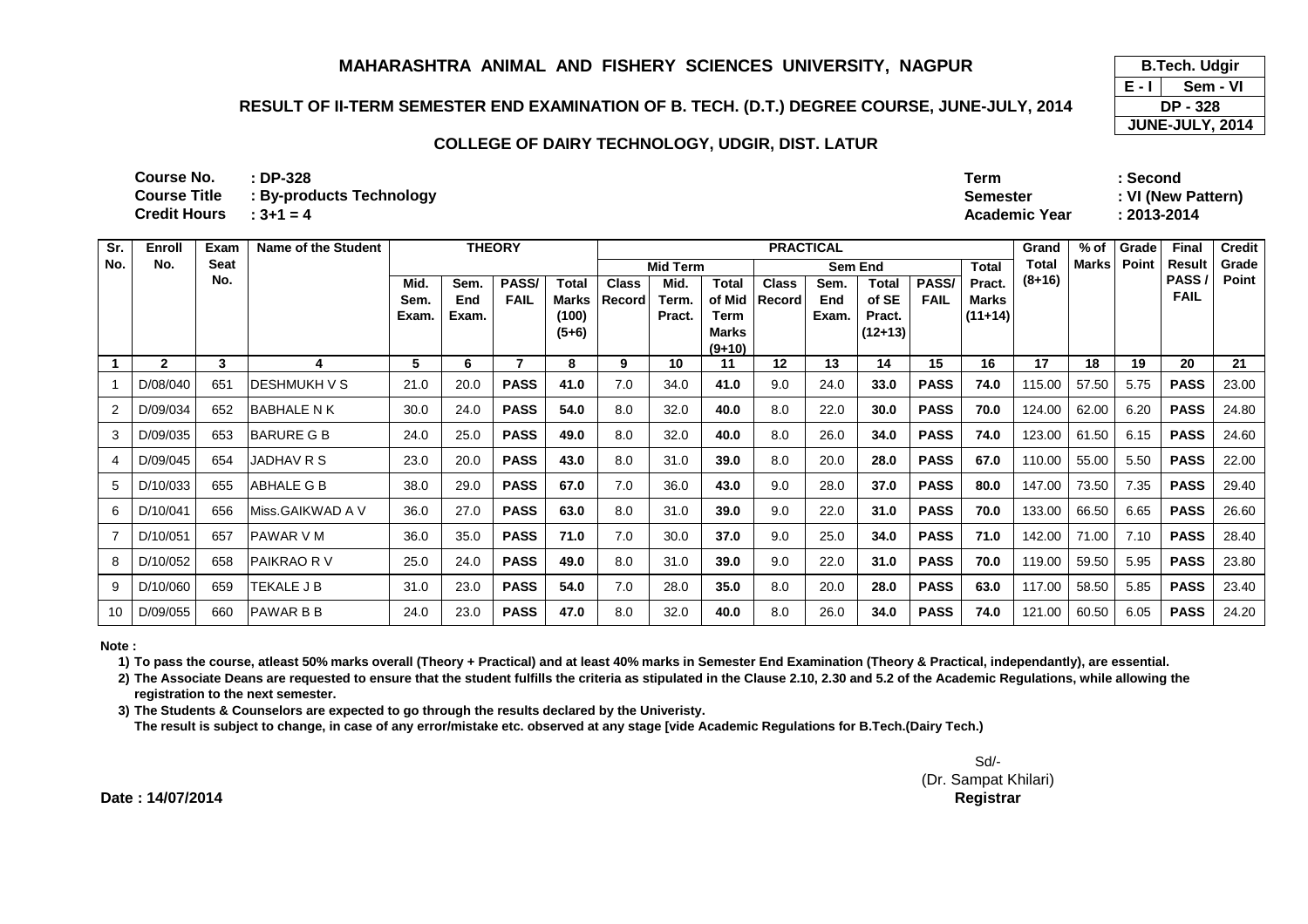## **RESULT OF II-TERM SEMESTER END EXAMINATION OF B. TECH. (D.T.) DEGREE COURSE, JUNE-JULY, 2014**

### **COLLEGE OF DAIRY TECHNOLOGY, UDGIR, DIST. LATUR**

| Course No.               | $:DP-329$                                                  | ™erm                 | Second      |
|--------------------------|------------------------------------------------------------|----------------------|-------------|
|                          | <b>Course Title : Sensory Evaluation of Dairy Products</b> | Semester             | : VI (New P |
| Credit Hours $: 2+1 = 3$ |                                                            | <b>Academic Year</b> | 2013-2014   |

**Semester : VI (New Pattern)**

**E - I** 

 **B.Tech. Udgir Sem - VI**

 **DP - 329 JUNE-JULY, 2014**

| Sr. | <b>Enroll</b> | Exam | <b>Name of the Student</b> |                                |       | <b>THEORY</b> |         |        |                 |                          | <b>PRACTICAL</b> |       | Grand          | $%$ of      | Grade        | <b>Final</b> | <b>Credit</b> |       |               |       |
|-----|---------------|------|----------------------------|--------------------------------|-------|---------------|---------|--------|-----------------|--------------------------|------------------|-------|----------------|-------------|--------------|--------------|---------------|-------|---------------|-------|
| No. | No.           | Seat |                            |                                |       |               |         |        | <b>Mid Term</b> |                          |                  |       | <b>Sem End</b> |             | <b>Total</b> | Total        | <b>Marks</b>  | Point | <b>Result</b> | Grade |
|     |               | No.  |                            | PASS/<br>Mid.<br>Sem.<br>Total |       | <b>Class</b>  | Mid.    | Total  | <b>Class</b>    | Sem.                     | Total            | PASS/ | Pract.         | $(8+16)$    |              |              | PASS          | Point |               |       |
|     |               |      |                            | Sem.                           | End   | <b>FAIL</b>   | Marks   | Record | Term.           | of Mid                   | <b>Record</b>    | End   | of SE          | <b>FAIL</b> | Marks        |              |               |       | <b>FAIL</b>   |       |
|     |               |      |                            | Exam.                          | Exam. |               | (100)   |        | Pract.          | Term                     |                  | Exam. | Pract.         |             | $(11+14)$    |              |               |       |               |       |
|     |               |      |                            |                                |       |               | $(5+6)$ |        |                 | <b>Marks</b><br>$(9+10)$ |                  |       | $(12+13)$      |             |              |              |               |       |               |       |
|     | $\mathbf{2}$  | 3    | 4                          | 5                              | 6     |               | 8       | 9      | 10              | 11                       | $12 \,$          | 13    | 14             | 15          | 16           | 17           | 18            | 19    | 20            | 21    |
|     | D/08/040      | 651  | <b>IDESHMUKH V S</b>       | 28.0                           | 28.0  | <b>PASS</b>   | 56.0    | 8.0    | 26.0            | 34.0                     | 8.0              | 33.0  | 41.0           | <b>PASS</b> | 75.0         | 131.00       | 65.50         | 6.55  | <b>PASS</b>   | 19.65 |
|     | D/09/034      | 652  | <b>BABHALE N K</b>         | 25.0                           | 22.0  | <b>PASS</b>   | 47.0    | 9.0    | 26.0            | 35.0                     | 8.0              | 31.0  | 39.0           | <b>PASS</b> | 74.0         | 121.00       | 60.50         | 6.05  | <b>PASS</b>   | 18.15 |
| 3   | D/09/035      | 653  | <b>BARURE G B</b>          | 32.0                           | 27.0  | <b>PASS</b>   | 59.0    | 9.0    | 27.0            | 36.0                     | 9.0              | 33.0  | 42.0           | <b>PASS</b> | 78.0         | 137.00       | 68.50         | 6.85  | <b>PASS</b>   | 20.55 |
|     | D/09/045      | 654  | JADHAV R S                 | 31.0                           | 26.0  | <b>PASS</b>   | 57.0    | 8.0    | 24.0            | 32.0                     | 8.0              | 32.0  | 40.0           | <b>PASS</b> | 72.0         | 129.00       | 64.50         | 6.45  | <b>PASS</b>   | 19.35 |
| 5   | D/10/033      | 655  | <b>ABHALE G B</b>          | 37.0                           | 32.0  | <b>PASS</b>   | 69.0    | 9.0    | 30.0            | 39.0                     | 9.0              | 35.0  | 44.0           | <b>PASS</b> | 83.0         | 152.00       | 76.00         | 7.60  | <b>PASS</b>   | 22.80 |
| 6   | D/10/041      | 656  | Miss.GAIKWAD A V           | 31.0                           | 26.0  | <b>PASS</b>   | 57.0    | 8.0    | 24.0            | 32.0                     | 8.0              | 28.0  | 36.0           | <b>PASS</b> | 68.0         | 125.00       | 62.50         | 6.25  | <b>PASS</b>   | 18.75 |
|     | D/10/051      | 657  | <b>PAWAR V M</b>           | 29.0                           | 28.0  | <b>PASS</b>   | 57.0    | 9.0    | 24.0            | 33.0                     | 9.0              | 34.0  | 43.0           | <b>PASS</b> | 76.0         | 133.00       | 66.50         | 6.65  | <b>PASS</b>   | 19.95 |
| 8   | D/10/052      | 658  | <b>PAIKRAO RV</b>          | 30.0                           | 34.0  | <b>PASS</b>   | 64.0    | 8.0    | 27.0            | 35.0                     | 8.0              | 30.0  | 38.0           | <b>PASS</b> | 73.0         | 137.00       | 68.50         | 6.85  | <b>PASS</b>   | 20.55 |
| -9  | D/10/060      | 659  | TEKALE J B                 | 25.0                           | 23.0  | <b>PASS</b>   | 48.0    | 7.0    | 25.0            | 32.0                     | 8.0              | 33.0  | 41.0           | <b>PASS</b> | 73.0         | 121.00       | 60.50         | 6.05  | <b>PASS</b>   | 18.15 |
| 10  | D/09/048      | 661  | <b>KENDRE S G</b>          | 33.0                           | 31.0  | <b>PASS</b>   | 64.0    | 8.0    | 33.0            | 41.0                     | 8.0              | 32.0  | 40.0           | <b>PASS</b> | 81.0         | 145.00       | 72.50         | 7.25  | <b>PASS</b>   | 21.75 |

**Note :**

**1) To pass the course, atleast 50% marks overall (Theory + Practical) and at least 40% marks in Semester End Examination (Theory & Practical, independantly), are essential.** 

**2) The Associate Deans are requested to ensure that the student fulfills the criteria as stipulated in the Clause 2.10, 2.30 and 5.2 of the Academic Regulations, while allowing the registration to the next semester.**

**3) The Students & Counselors are expected to go through the results declared by the Univeristy.** 

**The result is subject to change, in case of any error/mistake etc. observed at any stage [vide Academic Regulations for B.Tech.(Dairy Tech.)**

Sd/- (Dr. Sampat Khilari)**Controller of Examinations Registrar**

**Date : 14/07/2014**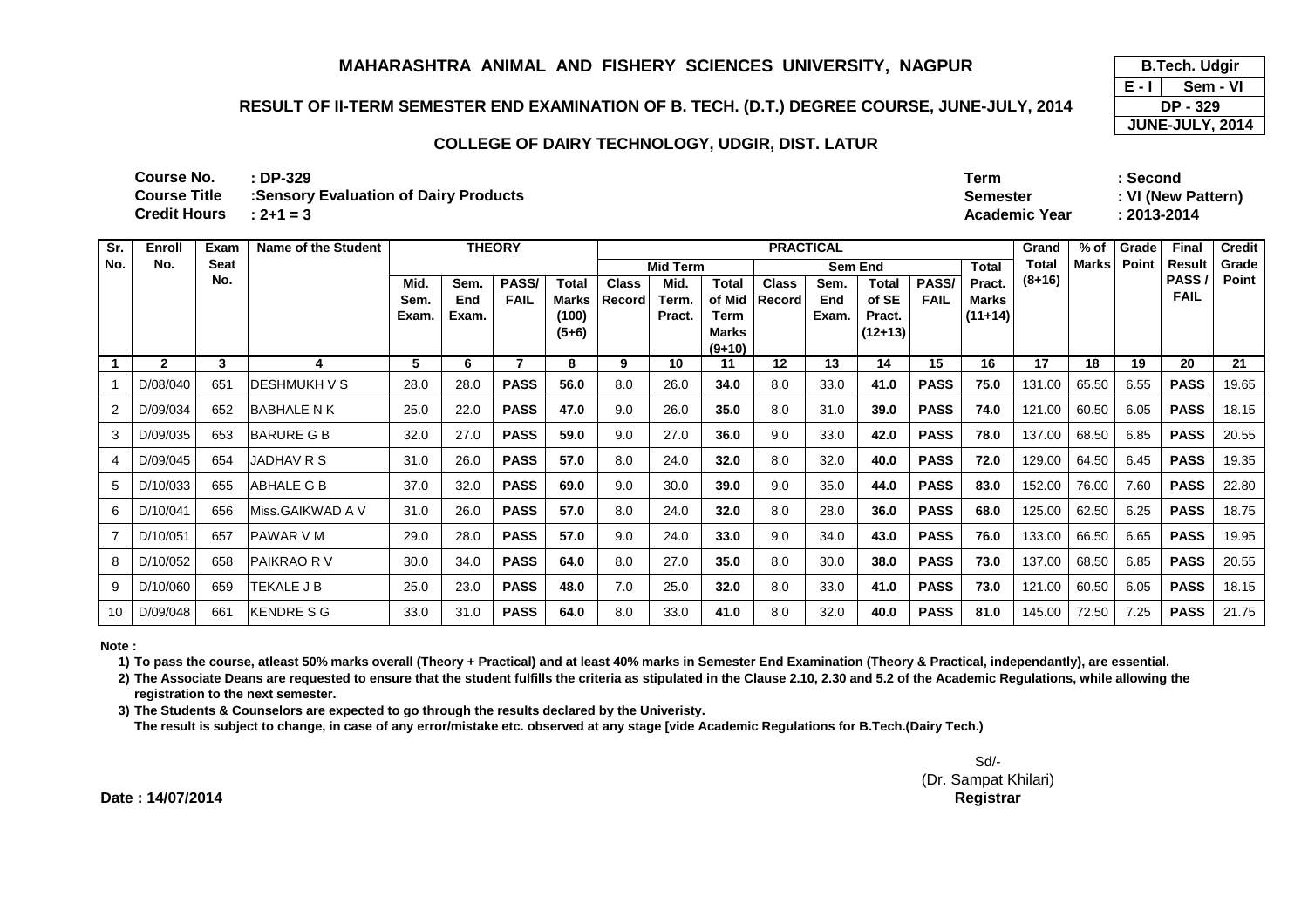## **RESULT OF II-TERM SEMESTER END EXAMINATION OF B. TECH. (D.T.) DEGREE COURSE, JUNE-JULY, 2014**

### **COLLEGE OF DAIRY TECHNOLOGY, UDGIR, DIST. LATUR**

| Term            | Second      |
|-----------------|-------------|
| <b>Semester</b> | : VI (New P |
| Academic Year   | : 2013-2014 |
|                 |             |

**Semester : VI (New Pattern)**

| Sr. | Enroll       | Exam | <b>Name of the Student</b> |       |       | <b>THEORY</b> |         |              |                 |              | <b>PRACTICAL</b> |       | Grand     | $%$ of      | Grade        | <b>Final</b> | <b>Credit</b> |       |             |       |
|-----|--------------|------|----------------------------|-------|-------|---------------|---------|--------------|-----------------|--------------|------------------|-------|-----------|-------------|--------------|--------------|---------------|-------|-------------|-------|
| No. | No.          | Seat |                            |       |       |               |         |              | <b>Mid Term</b> |              |                  |       | Sem End   |             | <b>Total</b> | Total        | <b>Marks</b>  | Point | Result      | Grade |
|     |              | No.  |                            | Mid.  | Sem.  | PASS/         | Total   | <b>Class</b> | Mid.            | Total        | <b>Class</b>     | Sem.  | Total     | PASS/       | Pract.       | $(8+16)$     |               |       | PASS        | Point |
|     |              |      |                            | Sem.  | End   | <b>FAIL</b>   | Marks   | Record       | Term.           | of Mid       | Record           | End   | of SE     | <b>FAIL</b> | Marks        |              |               |       | <b>FAIL</b> |       |
|     |              |      |                            | Exam. | Exam. |               | (100)   |              | Pract.          | Term         |                  | Exam. | Pract.    |             | $(11+14)$    |              |               |       |             |       |
|     |              |      |                            |       |       |               | $(5+6)$ |              |                 | <b>Marks</b> |                  |       | $(12+13)$ |             |              |              |               |       |             |       |
|     |              |      |                            | 5     |       |               |         | 9            |                 | $(9+10)$     | $12 \,$          |       | 14        | 15          | 16           | 17           | 18            | 19    | 20          |       |
|     | $\mathbf{2}$ | 3    |                            |       | 6     |               | 8       |              | 10              | 11           |                  | 13    |           |             |              |              |               |       |             | 21    |
|     | D/08/040     | 651  | IDESHMUKH V S              | 28.0  | 24.0  | <b>PASS</b>   | 52.0    | 8.0          | 23.0            | 31.0         | 8.0              | 26.0  | 34.0      | <b>PASS</b> | 65.0         | 117.00       | 58.50         | 5.85  | <b>PASS</b> | 17.55 |
|     | D/09/034     | 652  | <b>BABHALE N K</b>         | 29.0  | 34.0  | <b>PASS</b>   | 63.0    | 9.0          | 27.0            | 36.0         | 8.0              | 31.0  | 39.0      | <b>PASS</b> | 75.0         | 138.00       | 69.00         | 6.90  | <b>PASS</b> | 20.70 |
| 3   | D/09/035     | 653  | <b>BARURE G B</b>          | 31.0  | 31.0  | <b>PASS</b>   | 62.0    | 8.0          | 26.0            | 34.0         | 8.0              | 28.0  | 36.0      | <b>PASS</b> | 70.0         | 132.00       | 66.00         | 6.60  | <b>PASS</b> | 19.80 |
|     | D/09/045     | 654  | JADHAV R S                 | 27.0  | 28.0  | <b>PASS</b>   | 55.0    | 8.0          | 26.0            | 34.0         | 8.0              | 31.0  | 39.0      | <b>PASS</b> | 73.0         | 128.00       | 64.00         | 6.40  | <b>PASS</b> | 19.20 |
| 5   | D/10/033     | 655  | ABHALE G B                 | 42.0  | 34.0  | <b>PASS</b>   | 76.0    | 9.0          | 33.0            | 42.0         | 9.0              | 34.0  | 43.0      | <b>PASS</b> | 85.0         | 161.00       | 80.50         | 8.05  | <b>PASS</b> | 24.15 |
| 6   | D/10/041     | 656  | Miss.GAIKWAD A V           | 32.0  | 30.0  | <b>PASS</b>   | 62.0    | 8.0          | 26.0            | 34.0         | 8.0              | 27.0  | 35.0      | <b>PASS</b> | 69.0         | 131.00       | 65.50         | 6.55  | <b>PASS</b> | 19.65 |
|     | D/10/051     | 657  | <b>PAWAR V M</b>           | 33.0  | 33.0  | <b>PASS</b>   | 66.0    | 8.0          | 29.0            | 37.0         | 8.0              | 31.0  | 39.0      | <b>PASS</b> | 76.0         | 142.00       | 71.00         | 7.10  | <b>PASS</b> | 21.30 |
| 8   | D/10/052     | 658  | <b>PAIKRAO RV</b>          | 37.0  | 32.0  | <b>PASS</b>   | 69.0    | 9.0          | 30.0            | 39.0         | 9.0              | 27.0  | 36.0      | <b>PASS</b> | 75.0         | 144.00       | 72.00         | 7.20  | <b>PASS</b> | 21.60 |
| 9   | D/10/060     | 659  | TEKALE J B                 | 18.0  | 23.0  | <b>PASS</b>   | 41.0    | 8.0          | 22.0            | 30.0         | 8.0              | 30.0  | 38.0      | <b>PASS</b> | 68.0         | 109.00       | 54.50         | 5.45  | <b>PASS</b> | 16.35 |

**Note :**

**1) To pass the course, atleast 50% marks overall (Theory + Practical) and at least 40% marks in Semester End Examination (Theory & Practical, independantly), are essential.** 

**2) The Associate Deans are requested to ensure that the student fulfills the criteria as stipulated in the Clause 2.10, 2.30 and 5.2 of the Academic Regulations, while allowing the registration to the next semester.**

**3) The Students & Counselors are expected to go through the results declared by the Univeristy.** 

**The result is subject to change, in case of any error/mistake etc. observed at any stage [vide Academic Regulations for B.Tech.(Dairy Tech.)**

Sd/- (Dr. Sampat Khilari)**Controller of Examinations Registrar**

**Date : 14/07/2014**

**E - I B.Tech. Udgir Sem - VI DE - 329 JUNE-JULY, 2014**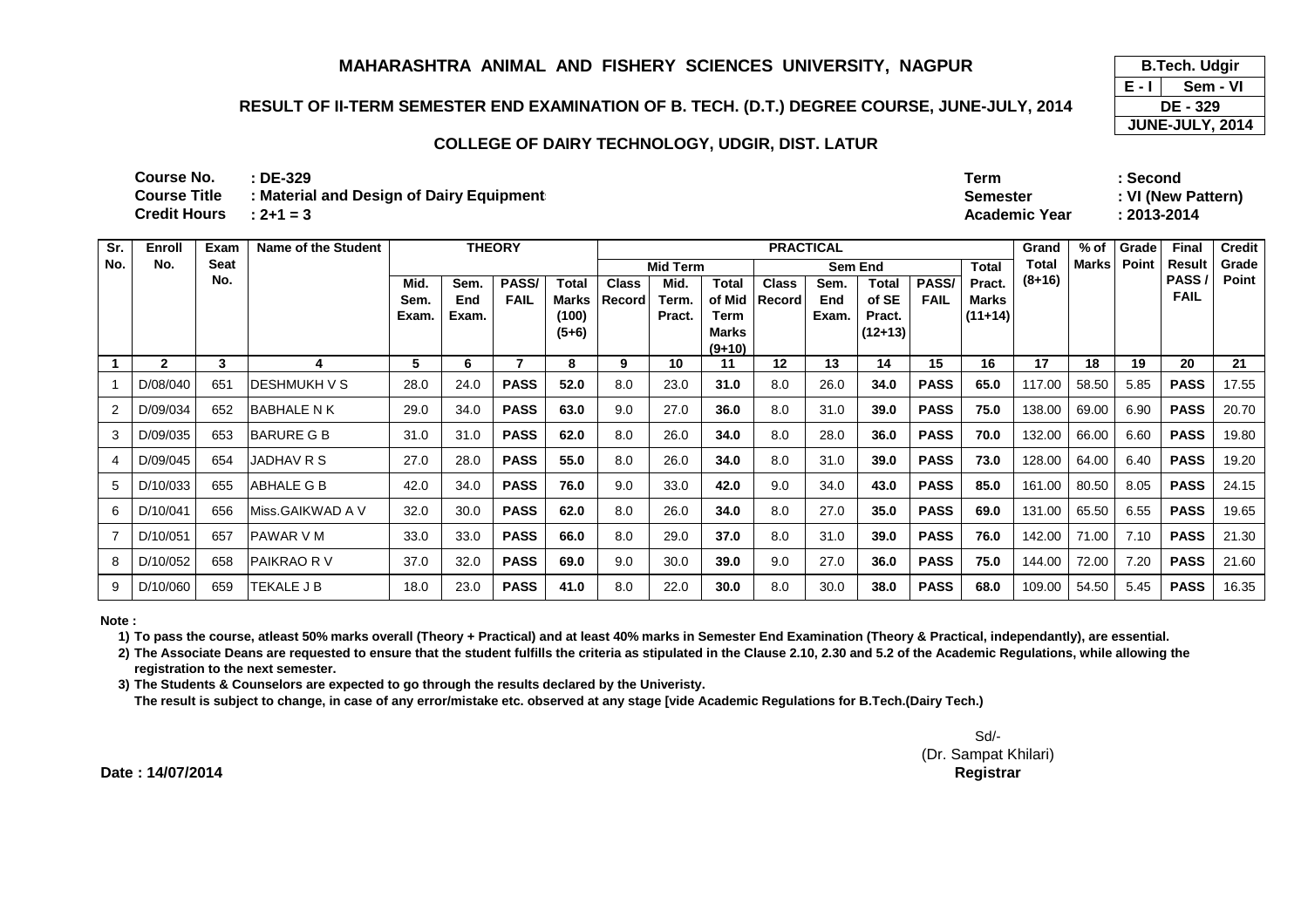## **RESULT OF II-TERM SEMESTER END EXAMINATION OF B. TECH. (D.T.) DEGREE COURSE, JUNE-JULY, 2014**

#### **COLLEGE OF DAIRY TECHNOLOGY, UDGIR, DIST. LATUR**

**: DA-324Term : Second**

 **Semester : VI (New Pattern)Academic Year : 2013-2014**

**: 2+0 = 2Course Title : Cost Accounting and Control Credit Hours**

**Course No.**

| Sr. | Enroll         | Exam        | Name of the Student |       |       | <b>THEORY</b> |         |              |                        |                   | <b>PRACTICAL</b> |                        | Grand             | $%$ of      | Grade        | <b>Final</b> | <b>Credit</b> |       |                   |       |
|-----|----------------|-------------|---------------------|-------|-------|---------------|---------|--------------|------------------------|-------------------|------------------|------------------------|-------------------|-------------|--------------|--------------|---------------|-------|-------------------|-------|
| No. | No.            | <b>Seat</b> |                     |       |       |               |         |              | <b>Mid Term</b>        |                   |                  | <b>Sem End</b>         |                   |             | <b>Total</b> | Total        | <b>Marks</b>  | Point | <b>Result</b>     | Grade |
|     |                | No.         |                     | Mid.  | Sem.  | PASS/         | Total   | <b>Class</b> | Mid.                   | Total             | <b>Class</b>     | Sem.                   | Total             | PASS/       | Pract.       | $(8+16)$     |               |       | PASS <sub>1</sub> | Point |
|     |                |             |                     | Sem.  | End   | <b>FAIL</b>   | Marks   | Record       | Term.                  | of Mid            | Record           | End                    | of SE             | <b>FAIL</b> | Marks        |              |               |       | <b>FAIL</b>       |       |
|     |                |             |                     | Exam. | Exam. |               | (100)   |              | Pract.                 | Term              |                  | Exam.                  | Pract.            |             | $(11+14)$    |              |               |       |                   |       |
|     |                |             |                     |       |       |               | $(5+6)$ |              |                        | <b>Marks</b>      |                  |                        | $(12+13)$         |             |              |              |               |       |                   |       |
|     | $\overline{2}$ | 3           |                     | 5     | 6     | 7             | 8       | 9            | 10                     | $(9+10)$<br>11    | 12               | 13                     | 14                | 15          | 16           | 17           | 18            | 19    | 20                | 21    |
|     |                |             |                     |       |       |               |         |              |                        |                   |                  |                        |                   |             |              |              |               |       |                   |       |
|     | D/08/040       | 651         | <b>DESHMUKH V S</b> | 34.0  | 23.0  | <b>PASS</b>   | 57.0    | $---$        | $---$                  | $---$             | $---$            | $---$                  | $---$             | $---$       | $---$        | 57.00        | 57.00         | 5.70  | <b>PASS</b>       | 11.40 |
|     | D/09/034       | 652         | <b>BABHALE N K</b>  | 34.0  | 33.0  | <b>PASS</b>   | 67.0    | $---$        | $\qquad \qquad \cdots$ | $\qquad \qquad -$ | $---$            | $\qquad \qquad \cdots$ | ---               | $---$       | ---          | 67.00        | 67.00         | 6.70  | <b>PASS</b>       | 13.40 |
| 3   | D/09/035       | 653         | <b>BARURE G B</b>   | 35.0  | 32.0  | <b>PASS</b>   | 67.0    | $---$        | $---$                  | $---$             | $---$            | $---$                  | $---$             | $---$       | $---$        | 67.00        | 67.00         | 6.70  | <b>PASS</b>       | 13.40 |
|     | D/09/045       | 654         | JADHAV R S          | 34.0  | 32.0  | <b>PASS</b>   | 66.0    | $---$        | $---$                  | ---               | ---              | ---                    | ---               | $---$       | ---          | 66.00        | 66.00         | 6.60  | <b>PASS</b>       | 13.20 |
| 5.  | D/10/033       | 655         | ABHALE G B          | 37.0  | 30.0  | <b>PASS</b>   | 67.0    | $---$        | $---$                  | $---$             | $---$            | $---$                  | $---$             | $---$       | $---$        | 67.00        | 67.00         | 6.70  | <b>PASS</b>       | 13.40 |
| 6   | D/10/041       | 656         | Miss.GAIKWAD A V    | 38.0  | 32.0  | <b>PASS</b>   | 70.0    | $---$        | $---$                  | $\qquad \qquad -$ | $---$            | $\qquad \qquad \cdots$ | ---               | $---$       | ---          | 70.00        | 70.00         | 7.00  | <b>PASS</b>       | 14.00 |
|     | D/10/051       | 657         | <b>PAWAR V M</b>    | 36.0  | 31.0  | <b>PASS</b>   | 67.0    | $---$        | $\qquad \qquad \cdots$ | $---$             | $---$            | $\qquad \qquad \cdots$ | $\qquad \qquad -$ | $---$       | $---$        | 67.00        | 67.00         | 6.70  | <b>PASS</b>       | 13.40 |
| 8   | D/10/052       | 658         | PAIKRAO R V         | 37.0  | 38.0  | <b>PASS</b>   | 75.0    | $---$        | $---$                  | ---               | ---              | ---                    | ---               | ---         | ---          | 75.00        | 75.00         | 7.50  | <b>PASS</b>       | 15.00 |
| 9   | D/10/060       | 659         | TEKALE J B          | 32.0  | 30.0  | <b>PASS</b>   | 62.0    | $---$        | $---$                  | $\qquad \qquad -$ | ---              | ---                    | ---               | $- - -$     | ---          | 62.00        | 62.00         | 6.20  | <b>PASS</b>       | 12.40 |

**Note :**

**1) To pass the course, atleast 50% marks overall (Theory + Practical) and at least 40% marks in Semester End Examination (Theory & Practical, independantly), are essential.** 

**2) The Associate Deans are requested to ensure that the student fulfills the criteria as stipulated in the Clause 2.10, 2.30 and 5.2 of the Academic Regulations, while allowing the registration to the next semester.**

**3) The Students & Counselors are expected to go through the results declared by the Univeristy.** 

**The result is subject to change, in case of any error/mistake etc. observed at any stage [vide Academic Regulations for B.Tech.(Dairy Tech.)**

Sd/- (Dr. Sampat Khilari)**Controller of Examinations Registrar**

**Date : 14/07/2014**

**E - I B.Tech. Udgir Sem - VI DA-324 JUNE-JULY, 2014**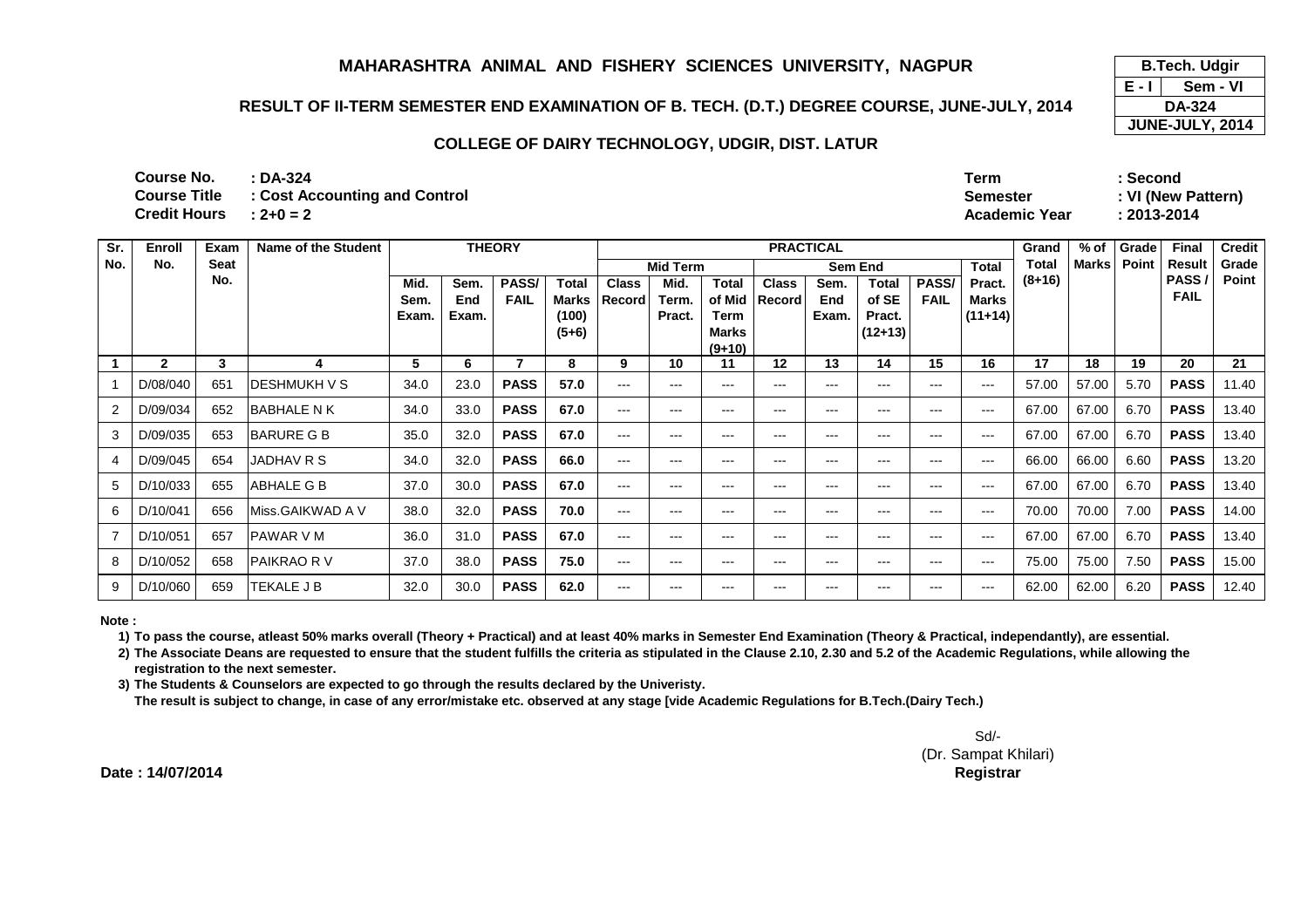## **RESULT OF II-TERM SEMESTER END EXAMINATION OF B. TECH. (D.T.) DEGREE COURSE, JUNE-JULY, 2014**

#### **COLLEGE OF DAIRY TECHNOLOGY, UDGIR, DIST. LATUR**

| Course No.          | $:ST-324$               | Term                 | ∵Second     |
|---------------------|-------------------------|----------------------|-------------|
| Course Title        | : Industrial Statistics | Semester             | : VI (New P |
| <b>Credit Hours</b> | $: 2 + 1 = 3$           | <b>Academic Year</b> | : 2013-2014 |

**Total Pract. Mid. Sem. Exam.Sem. End Exam.PASS/ FAILTotal Marks (100) (5+6)Class RecordMid. Term. Pract.Total of Mid Term Marks (9+10)Class RecordSem. End Exam.Total of SE Pract. (12+13)PASS/ FAIL Marks (11+14)1 <sup>2</sup> <sup>3</sup> <sup>4</sup> <sup>5</sup> <sup>6</sup> <sup>7</sup> <sup>8</sup> <sup>9</sup> <sup>10</sup> <sup>11</sup> <sup>12</sup> <sup>13</sup> <sup>14</sup> <sup>15</sup> <sup>16</sup> <sup>17</sup> <sup>18</sup> <sup>19</sup> <sup>20</sup> <sup>21</sup>** 1 D/08/040 651 DESHMUKH V S 26.0 24.0 **PASS 50.0** 8.0 28.0 **36.0** 8.0 27.0 **35.0 PASS 71.0** 121.00 60.50 6.05 **PASSPASS** 18.15 2 D/09/034 652 BABHALE N K 26.0 27.0 **PASS 53.0** 8.0 25.0 **33.0** 8.0 23.0 **31.0 PASS 64.0** 117.00 58.50 5.85 **PASSPASS** 17.55 3 | D/09/035 | 653 | BARURE G B | 35.0 | 26.0 **PASS 61.0** 8.0 22.0 **30.0** 8.0 25.0 **33.0 PASS 63.0** 124.00 62.00 6.20 **PASSPASS** | 18.60 4 | D/09/045 | 654 | JADHAV R S | 30.0 | 27.0 **PASS 57.0** 8.0 23.0 **31.0** 8.0 23.0 **31.0 PASS 62.0** 119.00 59.50 5.95 **PASSPASS** 17.85 5 | D/10/033 | 655 | ABHALE G B | 31.0 | 41.0 **PASS 72.0** 9.0 32.0 **41.0** 8.0 26.0 **34.0 PASS 75.0** 147.00 73.50 7.35 **PASSPASS** 22.05 6 D/10/041 656 Miss.GAIKWAD A V 29.0 30.0 **PASS 59.0** 8.0 23.0 **31.0** 8.0 19.0 **27.0 PASS 58.0** 117.00 58.50 5.85 **PASSPASS** 17.55 <sup>7</sup> D/10/051 657 PAWAR V M 30.0 39.0 **PASS 69.0** 9.0 28.0 **37.0** 8.0 25.0 **33.0 PASS 70.0** 139.00 69.50 6.95 **PASSPASS** 20.85 8 | D/10/052 | 658 | PAIKRAO R V | 36.0 | 32.0 **PASS 68.0** 8.0 25.0 **33.0** 8.0 25.0 **33.0 PASS 66.0** 134.00 67.00 6.70 **PASSPASS** 20.10 9 D/10/060 659 TEKALE JB 27.0 23.0 **PASS 50.0** 8.0 25.0 **33.0** 8.0 20.0 **28.0 PASS 61.0** 111.00 55.50 5.55 **PASS**PASS 16.65 **Sr. No.Enroll No.Exam Seat No.Name of the Student THEORYPRACTICAL**<br> **PRACTICAL**<br> **Grand Total (8+16)Mid Term Sem End % of MarksGrade PointFinal Result PASS / FAILCredit Grade Point**

**Note :**

**1) To pass the course, atleast 50% marks overall (Theory + Practical) and at least 40% marks in Semester End Examination (Theory & Practical, independantly), are essential.** 

**2) The Associate Deans are requested to ensure that the student fulfills the criteria as stipulated in the Clause 2.10, 2.30 and 5.2 of the Academic Regulations, while allowing the registration to the next semester.**

**3) The Students & Counselors are expected to go through the results declared by the Univeristy.** 

**The result is subject to change, in case of any error/mistake etc. observed at any stage [vide Academic Regulations for B.Tech.(Dairy Tech.)**

Sd/- (Dr. Sampat Khilari)**Controller of Examinations Registrar**

**Date : 14/07/2014**

**E - I Sem - VIST - 324**

**Semester : VI (New Pattern)**

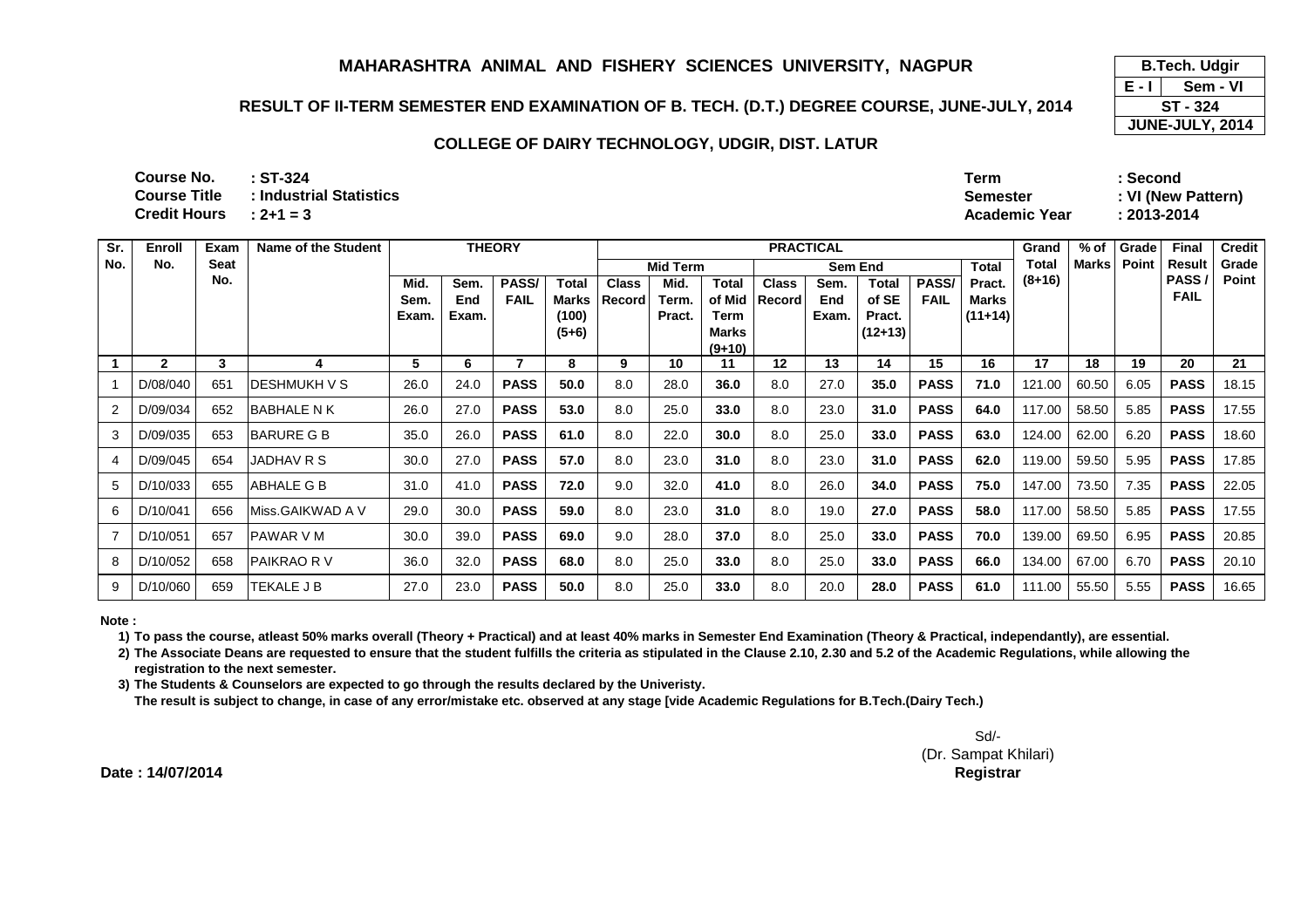## **RESULT OF II-TERM SEMESTER END EXAMINATION OF B. TECH. (D.T.) DEGREE COURSE, JUNE-JULY, 2014**

#### **COLLEGE OF DAIRY TECHNOLOGY, UDGIR, DIST. LATUR**

**: DC-326 Term : Second: 2+2 = 4 Academic Year : 2013-2014 Course No.Course Title Course Title : Quality AssuranceCredit Hours**

| Sr. | Enroll       | <b>Exam</b> | Name of the Student  |               |              | <b>THEORY</b> |                |              |                 |                | <b>PRACTICAL</b> |              | Grand           | % of         | Grade              | <b>Final</b> | <b>Credit</b> |       |                      |       |
|-----|--------------|-------------|----------------------|---------------|--------------|---------------|----------------|--------------|-----------------|----------------|------------------|--------------|-----------------|--------------|--------------------|--------------|---------------|-------|----------------------|-------|
| No. | No.          | <b>Seat</b> |                      |               |              |               |                |              | <b>Mid Term</b> |                |                  | Sem End      |                 |              | <b>Total</b>       | Total        | Marks         | Point | <b>Result</b>        | Grade |
|     |              | No.         |                      | Mid.          | Sem.         | <b>PASS/</b>  | <b>Total</b>   | <b>Class</b> | Mid.            | Total          | <b>Class</b>     | Sem.         | <b>Total</b>    | <b>PASS/</b> | Pract.             | $(8+16)$     |               |       | PASS/<br><b>FAIL</b> | Point |
|     |              |             |                      | Sem.<br>Exam. | End<br>Exam. | <b>FAIL</b>   | Marks<br>(100) | Record       | Term.<br>Pract. | of Mid<br>Term | Record           | End<br>Exam. | of SE<br>Pract. | <b>FAIL</b>  | Marks<br>$(11+14)$ |              |               |       |                      |       |
|     |              |             |                      |               |              |               | $(5+6)$        |              |                 | Marks          |                  |              | $(12+13)$       |              |                    |              |               |       |                      |       |
|     |              |             |                      |               |              |               |                |              |                 | $(9+10)$       |                  |              |                 |              |                    |              |               |       |                      |       |
|     | $\mathbf{2}$ | 3           |                      | 5             | 6            |               | 8              | 9            | 10              | 11             | 12               | 13           | 14              | 15           | 16                 | 17           | 18            | 19    | 20                   | 21    |
|     | D/08/040     | 651         | <b>IDESHMUKH V S</b> | 26.0          | 22.0         | <b>PASS</b>   | 48.0           | 8.0          | 30.0            | 38.0           | 8.0              | 27.0         | 35.0            | <b>PASS</b>  | 73.0               | 121.00       | 60.50         | 6.05  | <b>PASS</b>          | 24.20 |
|     | D/09/034     | 652         | lBABHALE N K         | 29.0          | 22.0         | <b>PASS</b>   | 51.0           | 8.0          | 31.0            | 39.0           | 8.0              | 32.0         | 40.0            | <b>PASS</b>  | 79.0               | 130.00       | 65.00         | 6.50  | <b>PASS</b>          | 26.00 |
|     | D/09/035     | 653         | <b>BARURE G B</b>    | 24.0          | 30.0         | <b>PASS</b>   | 54.0           | 8.0          | 29.0            | 37.0           | 7.0              | 29.0         | 36.0            | <b>PASS</b>  | 73.0               | 127.00       | 63.50         | 6.35  | <b>PASS</b>          | 25.40 |
| 4   | D/09/045     | 654         | JADHAV R S           | 27.0          | 22.0         | <b>PASS</b>   | 49.0           | 8.0          | 23.0            | 31.0           | 8.0              | 28.0         | 36.0            | <b>PASS</b>  | 67.0               | 116.00       | 58.00         | 5.80  | <b>PASS</b>          | 23.20 |
| 5   | D/10/033     | 655         | <b>ABHALE G B</b>    | 34.0          | 24.0         | <b>PASS</b>   | 58.0           | 8.0          | 32.0            | 40.0           | 8.0              | 30.0         | 38.0            | <b>PASS</b>  | 78.0               | 136.00       | 68.00         | 6.80  | <b>PASS</b>          | 27.20 |
| 6   | D/10/041     | 656         | Miss.GAIKWAD A V     | 32.0          | 29.0         | <b>PASS</b>   | 61.0           | 8.0          | 23.0            | 31.0           | 8.0              | 30.0         | 38.0            | <b>PASS</b>  | 69.0               | 130.00       | 65.00         | 6.50  | <b>PASS</b>          | 26.00 |
|     | D/10/051     | 657         | <b>IPAWAR V M</b>    | 37.0          | 34.0         | <b>PASS</b>   | 71.0           | 8.0          | 32.0            | 40.0           | 8.0              | 36.0         | 44.0            | <b>PASS</b>  | 84.0               | 155.00       | 77.50         | 7.75  | <b>PASS</b>          | 31.00 |
| 8   | D/10/052     | 658         | IPAIKRAO R V         | 31.0          | 32.0         | <b>PASS</b>   | 63.0           | 8.0          | 32.0            | 40.0           | 8.0              | 33.0         | 41.0            | <b>PASS</b>  | 81.0               | 144.00       | 72.00         | 7.20  | <b>PASS</b>          | 28.80 |
| 9   | D/10/060     | 659         | TEKALE J B           | 27.0          | 21.0         | <b>PASS</b>   | 48.0           | 8.0          | 32.0            | 40.0           | 8.0              | 31.0         | 39.0            | <b>PASS</b>  | 79.0               | 127.00       | 63.50         | 6.35  | <b>PASS</b>          | 25.40 |

**Note :**

**1) To pass the course, atleast 50% marks overall (Theory + Practical) and at least 40% marks in Semester End Examination (Theory & Practical, independantly), are essential.** 

**2) The Associate Deans are requested to ensure that the student fulfills the criteria as stipulated in the Clause 2.10, 2.30 and 5.2 of the Academic Regulations, while allowing the registration to the next semester.**

**3) The Students & Counselors are expected to go through the results declared by the Univeristy.** 

**The result is subject to change, in case of any error/mistake etc. observed at any stage [vide Academic Regulations for B.Tech.(Dairy Tech.)**

Sd/- (Dr. Sampat Khilari)**Controller of Examinations Registrar**

**Date : 14/07/2014**

**E - I B.Tech. Udgir Sem - VI DC - 326 JUNE-JULY, 2014**

**Semester : VI (New Pattern)**